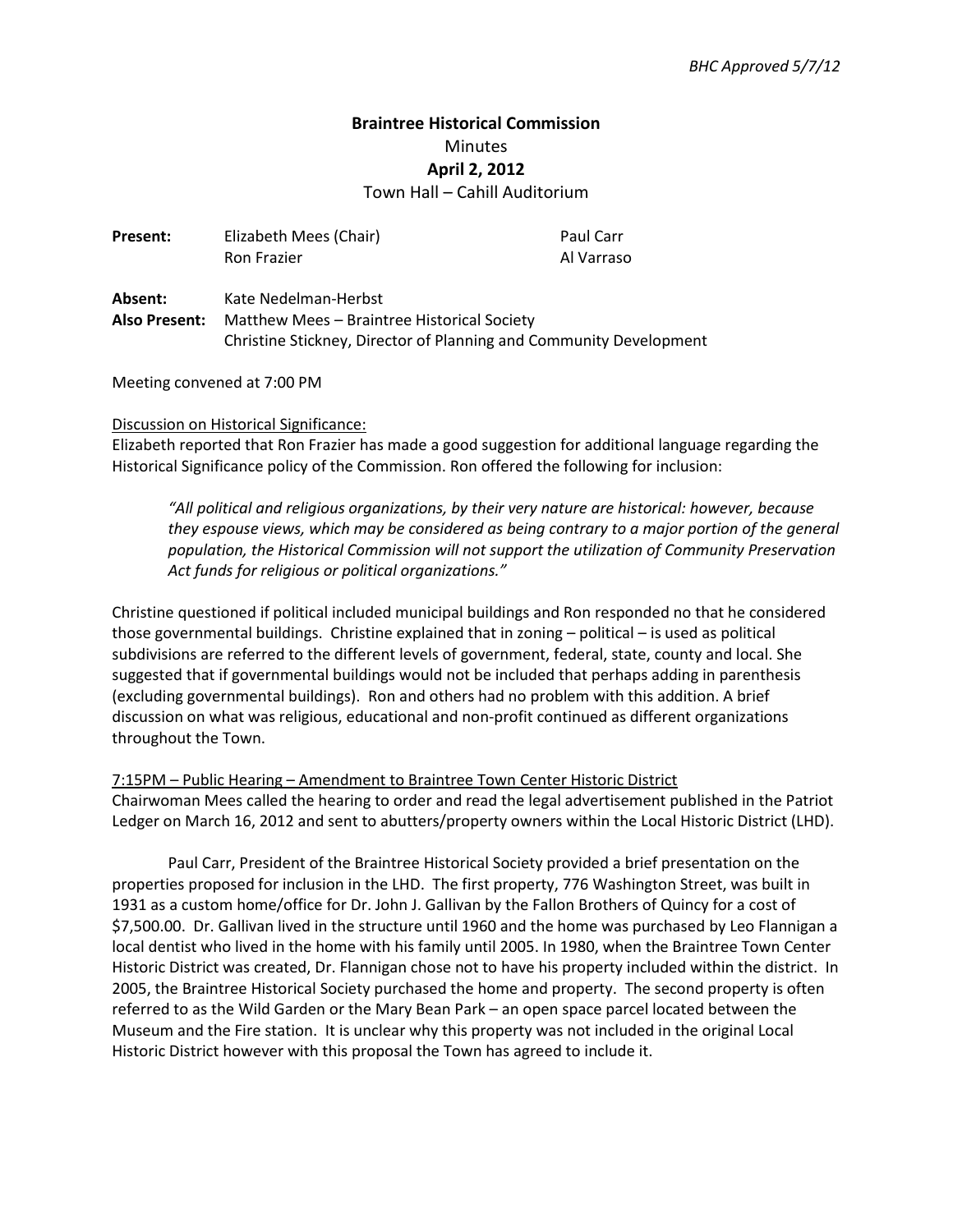*BHC Approved 5/7/12*

### Page 2 BHC Minutes 4/2/12

Chair Mees asked if members any members had questions or general public. Matthew Mees representing the Braintree Historical Society noted that he was in favor of the proposal. No further comment was provided. AL Varraso **MOTION** to close the public hearing, seconded by Ron Frazier – so voted (3:0:1 – Paul Carr abstained). Ron Frazier **MOTION** to recommend approval to the Town Counsel of the enlargement of the Braintree Town Center Historic District per the proposed map and description and to provide the final report to the Town Council and Mass Historical Commission, seconded by Al Varraso – so voted (3:0:1 – Paul Carr abstained). Christine explained that the next steps will be to put the proposal together for map and amend the general bylaw to include these two properties – then submit to the Mayor's office and subsequently to the Council for adoption.

Christine noted to members another situation that she is working with the Mass Historical Commission (MHC) regarding their MACRIS data search showing a Commercial Street Historic District – members were unaware of any other district other than the Braintree Town Center District – she will keep members informed of her inquiries.

### Continued - Discussion on Historical Significance:

Members returned to their discussion. Elizabeth Mees said she would like to put this discussion over to the next meeting for all to be present and the language suggested could be incorporated into the proposal. Christine noted that it is important to be clear in the wording as to the intentions of the committee for those who work with these matters on a daily basis. Ron noted that this will be a policy rather than any bylaw or regulation and can be amended as needed by the committee. It was agreed to put the discussion on the next agenda and provide Ron's suggested language to everyone.

### Old Thayer Library:

Christine reported that to date 22 CD's of the plans/specifications have gone out to potential bidders. Wednesday (4/4) is the bid opening for the sub-bids and in two weeks (4/19) the general bids. Last Wednesday there was a walk around with potential bidders – approximately 8-10 firms were represented. Elizabeth Mees noted this was a good response to the solicitation. Christine also reported that on Friday (3/30) the department submitted a grant application for a grant round 18 MPPF program and hopefully we will receive funding for the doors and windows.

### Other – Elm Street Cemetery:

Ron Frazier reported that he has been to the cemetery recently and is concerned with things he has seen. Many of the tomb stones appear to be missing – one of major concern is Deacon Nathaniel Thayer and his wife Deliverance stone which was there in October 2011 and now is not. He also noted that a few stones have fallen over and that it appears equipment used in the cemetery has driven over it and broken some of the stones. Ron noted that the Donohue report said that the weed whackers being used may be too strong resulting in damage to the stones. In addition while he was at the cemetery, three dog walkers came through the area with their dogs and he feels it should be posted – No dogs allowed. Ron said that he has pulled together some low cost recommendations from the recent report that he feels the Cemetery Division should undertake immediately to protect the cemetery. Ron suggested that his memo be forwarded to the Department of Public Works. Christine recommended that in addition to forwarding the memo that it may be good to meet with Walter Sullivan who maintains the cemetery properties. Members discussed if he should come to a meeting – in the end it was agreed that time was important